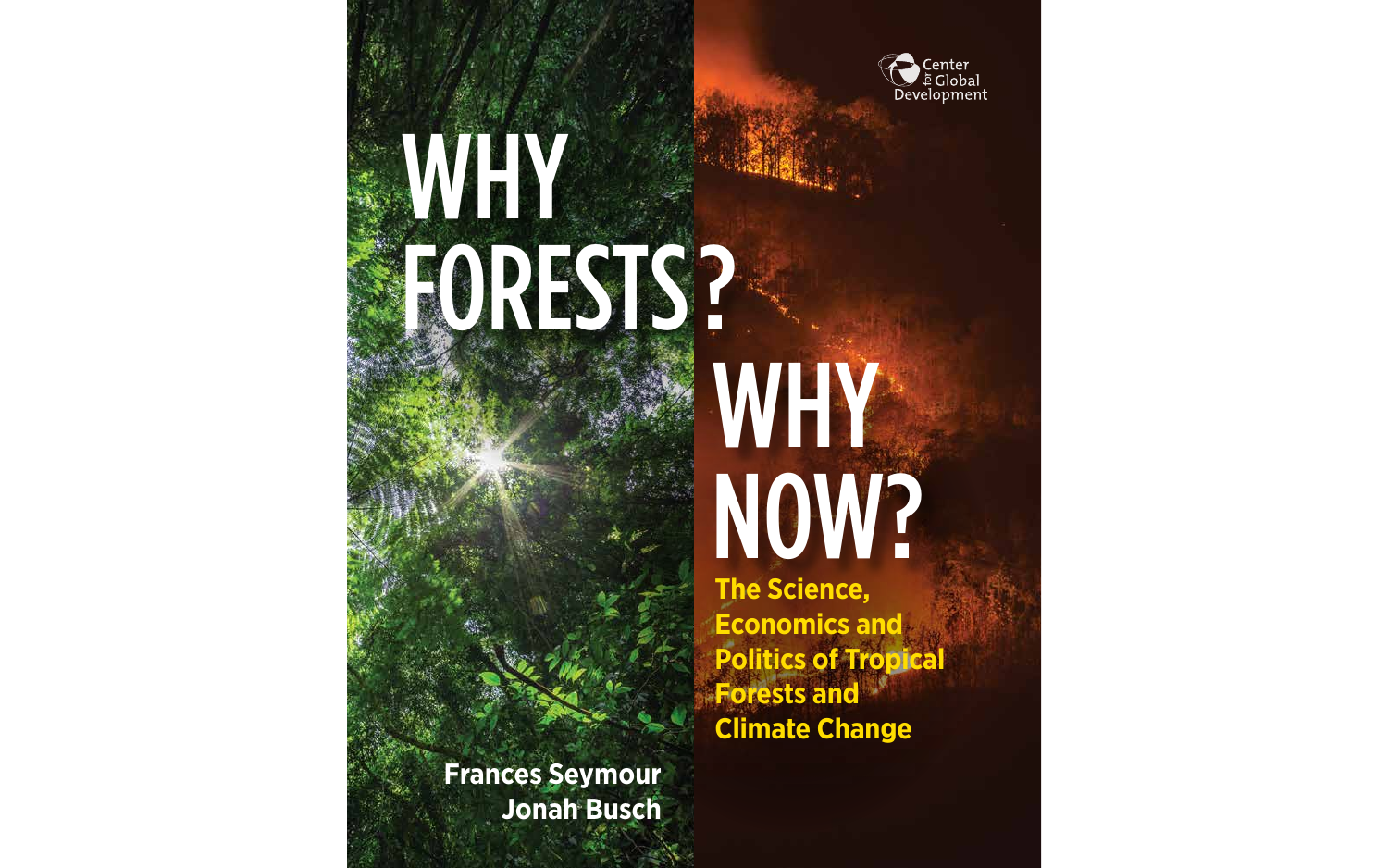**Climate change threatens the world's poorest people most.** They are least protected from climate-related disast **poorest people most.** They are least protected from climate-related disasters by savings or insurance, least able to access modern health care when diseases spread, and least able to move to safer locations when storms rage. Preventing dangerous climate change is critical for promoting global development. And saving tropical forests is essential to doing both.

**At the landmark Paris climate conference in 2015, countries unanimously pledged to keep global temperature rise to well below two degrees Celsius.** The world cannot meet this pledge without stopping tropical deforestation. Every year an area of tropical forest the size of Austria is destroyed. Ending tropical deforestation and letting damaged forests recover could reduce current annual global greenhouse gas emissions by as much as 24 to 30 percent.

**Protecting tropical forests is among the quickest and most affordable ways to decrease emissions, while also advancing development.** Standing tropical forests contribute to the achievement of Sustainable Development Goals related to food, water, health, energy, human safety, and biological diversity. For the climate and development, tropical forests are an undervalued asset.

**Today, more than ever, protecting tropical forests is feasible.** A revolution in satellite data has brought unprecedented reliability and speed to forest monitoring. And Brazil has shown that slowing deforestation is possible, successfully reducing deforestation in the Amazon by 80 percent over the course of a decade, even while growing agricultural production. Yet with every passing year, climate change cuts into tropical forests' capacity to operate as a safe, natural carbon capture and storage system.

**Science, economics, and politics are now aligned to support a major international effort to protect tropical forests.** International agreement has been reached on how to incorporate forests into global strategies to protect the climate, many corporations have taken on commitments to get deforestation out of commodity supply chains, and dozens of developing country governments have expressed their willingness to increase their ambitions to reduce deforestation in return for more certain reward.

**But one critical piece of the puzzle is still missing: finance.** Performance payments offer an especially promising approach, providing tangible incentives to reduce emissions from deforestation while going beyond aid to build partnerships between rich and poor countries.



### **FRANCES SEYMOUR**



Frances Seymour is a Senior Fellow at the Center for Global Development, where she leads work on tropical forests for climate and development. An expert on international forest policy, she also serves

as an adviser to the David and Lucile Packard Foundation. From 2006–2012 Seymour served as Director General of the Center for International Forestry Research (CIFOR). For her leadership there, the Government of France awarded her the rank of Officier in the Order of Agricultural Merit, citing her "exceptional dynamism" and "visionary thinking." Seymour was the founding Director of the Institutions and Governance Program at the World Resources Institute and Director of Development Assistance Policy at the World Wildlife Fund. Seymour holds an MPA in Development Studies from Princeton University.

### **JONAH BUSCH**



Jonah Busch is a Senior Fellow at the Center for Global Development. He is an environmental economist whose research focuses on climate change and tropical deforestation. He is the lead developer of the

OSIRIS model for analyzing and designing policies for reducing greenhouse gas emissions from deforestation. Busch's publications have appeared in academic journals including *Science, Proceedings of the National Academy of Sciences, Land Economics,* and *Environmental Research Letters.* He serves on the editorial board of *Conservation Letters.* Busch has advised on climate and forests for the President of Guyana, the Government of Indonesia, the United Nations Framework Convention on Climate Change, the Forest Carbon Partnership Facility, and other governments and institutions. Busch holds a PhD in Economics and Environmental Science from the University of California, Santa Barbara.

### **About the CENTER FOR GLOBAL DEVELOPMENT**

The Center for Global Development works to change the policies and practices of rich countries and powerful institutions to reduce global poverty and inequality. We are a policy crucible, where world class scholars use independent, rigorous research to develop new knowledge and practical solutions.

To learn more about the Center for Global Development's work on tropical forests for climate and development, and to access our publications and data sets, visit our website at **cgdev.org/tropical-forests.** 



*Why Forests? Why Now?* **is available from Brookings Institution Press and on Amazon.com**

**It's time for the world's rich countries to invest more much more—in protecting tropical forests.**